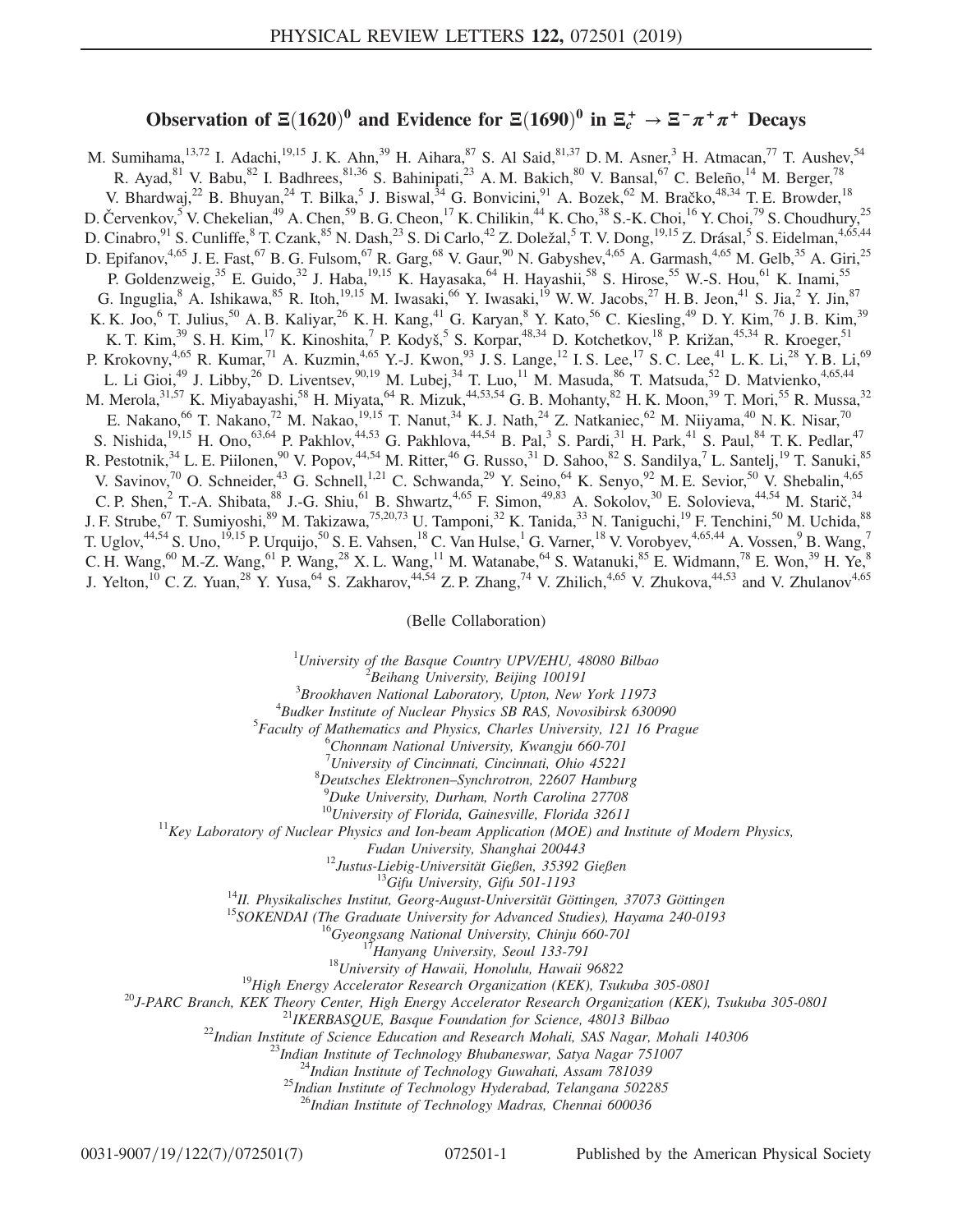$\begin{tabular}{c} \multicolumn{4}{c}{ \begin{tabular}{c} \multicolumn{2}{c}{ \multicolumn{2}{c}{ \multicolumn{2}{c}{ \multicolumn{2}{c}{ \multicolumn{2}{c}{ \multicolumn{2}{c}{ \multicolumn{2}{c}{ \multicolumn{2}{c}{ \multicolumn{2}{c}{ \multicolumn{2}{c}{ \multicolumn{2}{c}{ \multicolumn{2}{c}{ \multicolumn{2}{c}{ \multicolumn{2}{c}{ \multicolumn{2}{c}{ \multicolumn{2}{c}{ \multicolumn{2}{c}{ \multicolumn{2}{c}{ \multicolumn{2}{c}{ \multicolumn{2}{c}{ \multicolumn{2}{c}{ \multicolumn{2$ <sup>47</sup>Luther College, Decorah, Iowa 52101<br><sup>48</sup>University of Maribor, 2000 Maribor<br><sup>49</sup>Max-Planck-Institut für Physik, 80805 München<br><sup>50</sup>School of Physics, University of Melbourne, Victoria 3010<br><sup>51</sup>University of Mississippi <sup>52</sup>University of Miyazaki, Miyazaki 889-2192<br><sup>53</sup>Moscow Physical Engineering Institute, Moscow 115409<br><sup>54</sup>Moscow Institute of Physics and Technology, Moscow Region 141700<br><sup>55</sup>Graduate School of Science, Nagoya University <sup>56</sup>Kobayashi-Maskawa Institute, Nagoya University, Nagoya 464-8602<br><sup>57</sup>Università di Napoli Federico II, 80055 Napoli<br><sup>58</sup>Nara Women's University, Nara 630-8506  $^{59}$ National Central University, Chung-li 32054<br> $^{60}$ National United University, Miao Li 36003 <sup>61</sup>Department of Physics, National Taiwan University, Taipei 10617<br><sup>62</sup>H. Niewodniczanski Institute of Nuclear Physics, Krakow 31-342 <sup>63</sup>Nippon Dental University, Niigata 951-8580<br><sup>64</sup>Niigata University, Niigata 950-2181<br><sup>65</sup>Novosibirsk State University, Novosibirsk 630090<br><sup>66</sup>Osaka City University, Osaka 558-8585<br><sup>67</sup>Pacific Northwest National Laborat <sup>70</sup>University of Pittsburgh, Pittsburgh, Pennsylvania 15260<br><sup>71</sup>Punjab Agricultural University, Ludhiana 141004<br><sup>72</sup>Research Center for Nuclear Physics, Osaka University, Osaka 567-0047<br><sup>73</sup>Theoretical Research Division, <sup>79</sup>Sungkyunkwan University, Suwon 440-746<br><sup>80</sup>School of Physics, University of Sydney, Sydney, New South Wales 2006<br><sup>81</sup>Department of Physics, Faculty of Science, University of Tabuk, Tabuk 71451<br><sup>82</sup>Tata Institute of Fu <sup>84</sup>Department of Physics, Technische Universität München, 85748 Garching  $^{85}$ Department of Physics, Tohoku University, Sendai 980-8578  $^{86}$ Earthquake Research Institute, University of Tokyo, Tokyo 113-0032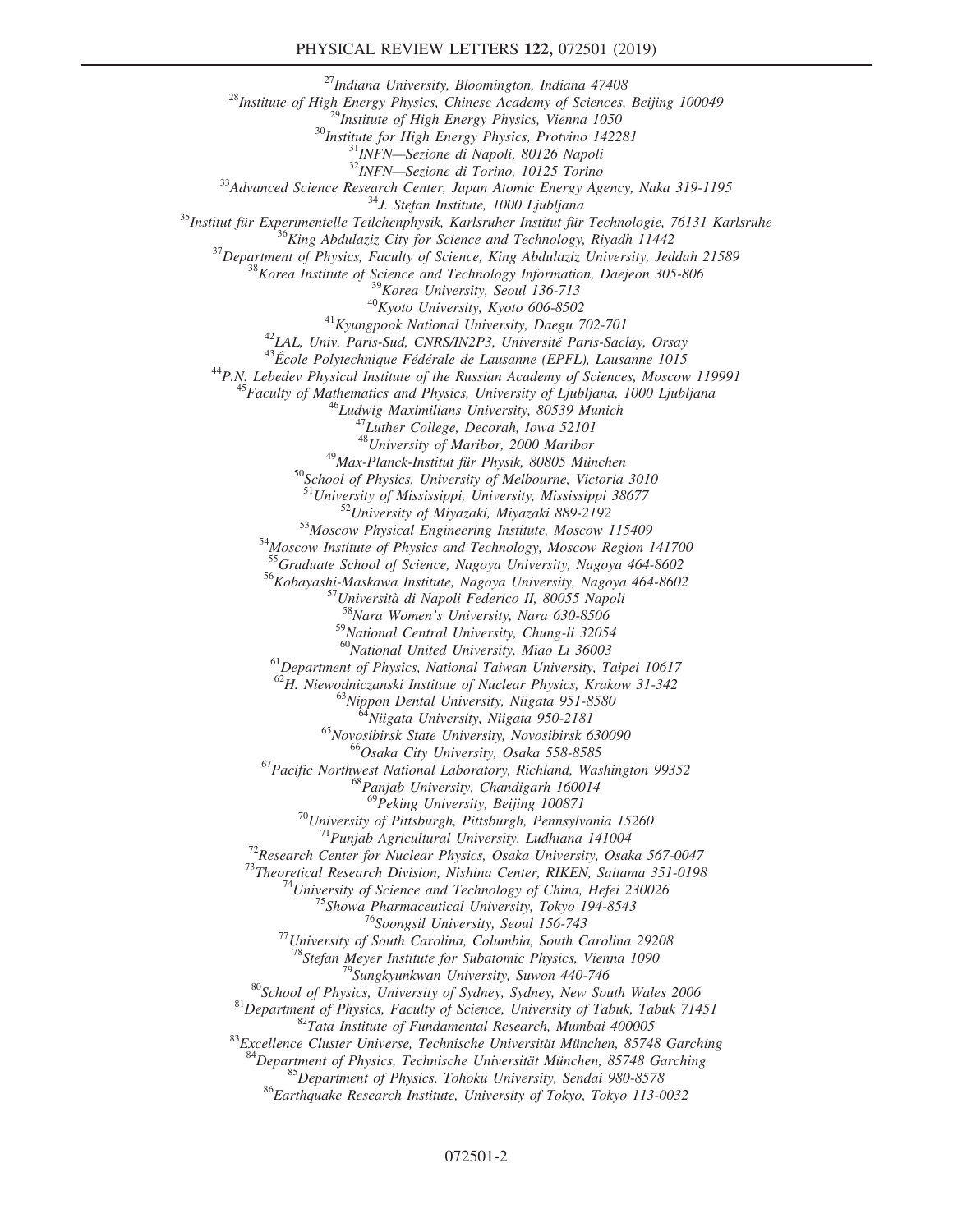<sup>87</sup>Department of Physics, University of Tokyo, Tokyo 113-0033<br><sup>88</sup>Tokyo Institute of Technology, Tokyo 152-8550<br><sup>89</sup>Tokyo Metropolitan University, Tokyo 192-0397<br><sup>90</sup>Virginia Polytechnic Institute and State University, B

(Received 15 October 2018; revised manuscript received 8 January 2019; published 21 February 2019)

We report the first observation of the double strange baryon  $\Xi(1620)^0$  in its decay to  $\Xi^-\pi^+$  via  $\Xi_c^+ \to \Xi^+$  decays head on a 080 th−l deta cannon sollogized with the Balla detactor at the KEKB essempation  $\Xi^-\pi^+\pi^+$  decays based on a 980 fb<sup>-1</sup> data sample collected with the Belle detector at the KEKB asymmetricenergy  $e^+e^-$  collider. The mass and width are measured to be  $1610.4 \pm 6.0$  (stat) $^{+6.1}_{-6.1}$  (syst) MeV/ $c^2$  and  $50.0$  + 4.2  $\left(\frac{1}{20.00} + \frac{1}{2.8}$  (syst) MeV/ $^{+2.8}_{-1.6}$  (system). MeV/s are extincted We althi  $59.9 \pm 4.8$ (stat) $\pm^{2.8}_{-7.1}$ (syst) MeV, respectively. We obtain  $4.0\sigma$  evidence of the  $\Xi(1690)^0$  with the same data sample. These results shed light on the structure of hyperon resonances with strangeness  $S = -2$ .

DOI: [10.1103/PhysRevLett.122.072501](https://doi.org/10.1103/PhysRevLett.122.072501)

The constituent quark model has been very successful in describing the ground states of the flavor SU(3) octet and decuplet baryons [1–[3\].](#page-5-0) However, some of the observed excited states do not agree well with the theoretical prediction. It is thus important to study such unusual states, both to probe the limitation of the quark models and to spot unrevealed aspects of the quantum-chromodynamics (QCD) description of the structure of hadron resonances. Intriguingly, the  $\Xi$  resonances with strangeness  $S = -2$ may provide important information on the latter aspect.

The quantum numbers of several nucleons and  $S = -1$ hyperon resonances have been measured. Recently, there has been significant progress in the experimental study of charmed baryons by the Belle, BABAR, and LHCb Collaborations. In contrast, only a small number of Ξ states have been measured [\[1\]](#page-5-0). Neither the first radial excitation with the spin parity of  $J^P = \frac{1}{2}^+$  nor a first orbital<br>excitation with  $J^P = \frac{1}{2}^-$  has been identified. Determination excitation with  $J^P = \frac{1}{2}^-$  has been identified. Determination<br>of the mass of the first excited state provides a vital test of of the mass of the first excited state provides a vital test of our understanding of the structure of Ξ resonances. One candidate for the first excited state is the  $\Xi(1690)$ , which has a three-star rating on a four-star scale [\[1\]](#page-5-0). Another candidate is the  $\Xi(1620)$ , with a one-star rating [\[1\]](#page-5-0). If the  $\frac{1}{2}$ <sup>–</sup> state is found, it will be the doubly strange analogue to the  $\Lambda(1405)$  state, which has been postulated as a candidate meson-baryon molecular state or a pentaquark [\[4\]](#page-5-1).

Experimental evidence for the  $\Xi(1620) \rightarrow \Xi \pi$  decay was reported in  $K^-p$  interactions in the 1970s [5–[7\].](#page-5-2) The mass and width measurements are consistent but have large statistical uncertainties. The most recent study, in 1981, has not found this resonance [\[8\].](#page-5-3) There is a lingering theoretical controversy about the interpretation of the  $\Xi(1620)$  and  $\Xi(1690)$  states [9–[16\]](#page-5-4), extending from their assignment in the quark model to their existence. This would be addressed with new high-quality experimental results for the first excited state with  $S = -2$ . The hadronic decays of charmed baryons governed by the  $c \rightarrow s$  quark transition are a good laboratory to probe these strange baryons.

In this Letter, we study the decay  $\Xi_c^+ \to \Xi^{*0} \pi^+$ ,  $\Xi^{*0} \to$  $\Xi^-\pi^+$  based on a data sample collected with the Belle detector at the KEKB asymmetric-energy  $e^+e^-$  (3.5 on 8 GeV) collider [\[17\]](#page-5-5). The charge conjugate mode is included throughout this Letter. The sample corresponds to an integrated luminosity of 980 fb<sup>−</sup><sup>1</sup>. The major part of the data was taken at the  $\Upsilon(4S)$  resonance; in addition, smaller integrated luminosity samples were collected off resonance and at the  $\Upsilon(1S)$ ,  $\Upsilon(2S)$ ,  $\Upsilon(3S)$ , and  $\Upsilon(5S)$ . We use a Monte Carlo (MC) simulation sample to characterize the mass resolution, detector acceptance, and invariant mass distribution in the available phase space. The MC samples are generated with EVTGEN [\[18\],](#page-6-0) and the detector response is simulated with GEANT3 [\[19\].](#page-6-1)

The Belle detector is a large-solid-angle magnetic spectrometer that consists of a silicon vertex detector (SVD), a 50-layer central drift chamber (CDC), an array of aerogel threshold Cherenkov counters (ACC), a barrellike arrangement of time-of-flight scintillation counters (TOF), and an electromagnetic calorimeter comprised of CsI(Tl) crystals (ECL); all these components are located inside a superconducting solenoid coil that provides a 1.5 T magnetic field. The detector is described in detail elsewhere [\[20\]](#page-6-2). Two inner detector configurations were used. A 2.0 cm radius beam pipe and a 3-layer SVD was used for the first sample of 156 fb<sup>-1</sup>, while a 1.5 cm radius beam pipe, a 4-layer SVD and a small-cell inner CDC were used to record the remaining 824 fb<sup>-1</sup> [\[21\].](#page-6-3)

We reconstruct the  $\Xi_c^+$  via the  $\Xi_c^+ \to \Xi^- \pi^+ \pi^+$ ,  $\Xi^-$  →  $\Lambda \pi^-$ ,  $\Lambda \to p \pi^-$  decay channel. Final-state charged

Published by the American Physical Society under the terms of the [Creative Commons Attribution 4.0 International](https://creativecommons.org/licenses/by/4.0/) license. Further distribution of this work must maintain attribution to the author(s) and the published article's title, journal citation, and DOI. Funded by SCOAP<sup>3</sup>.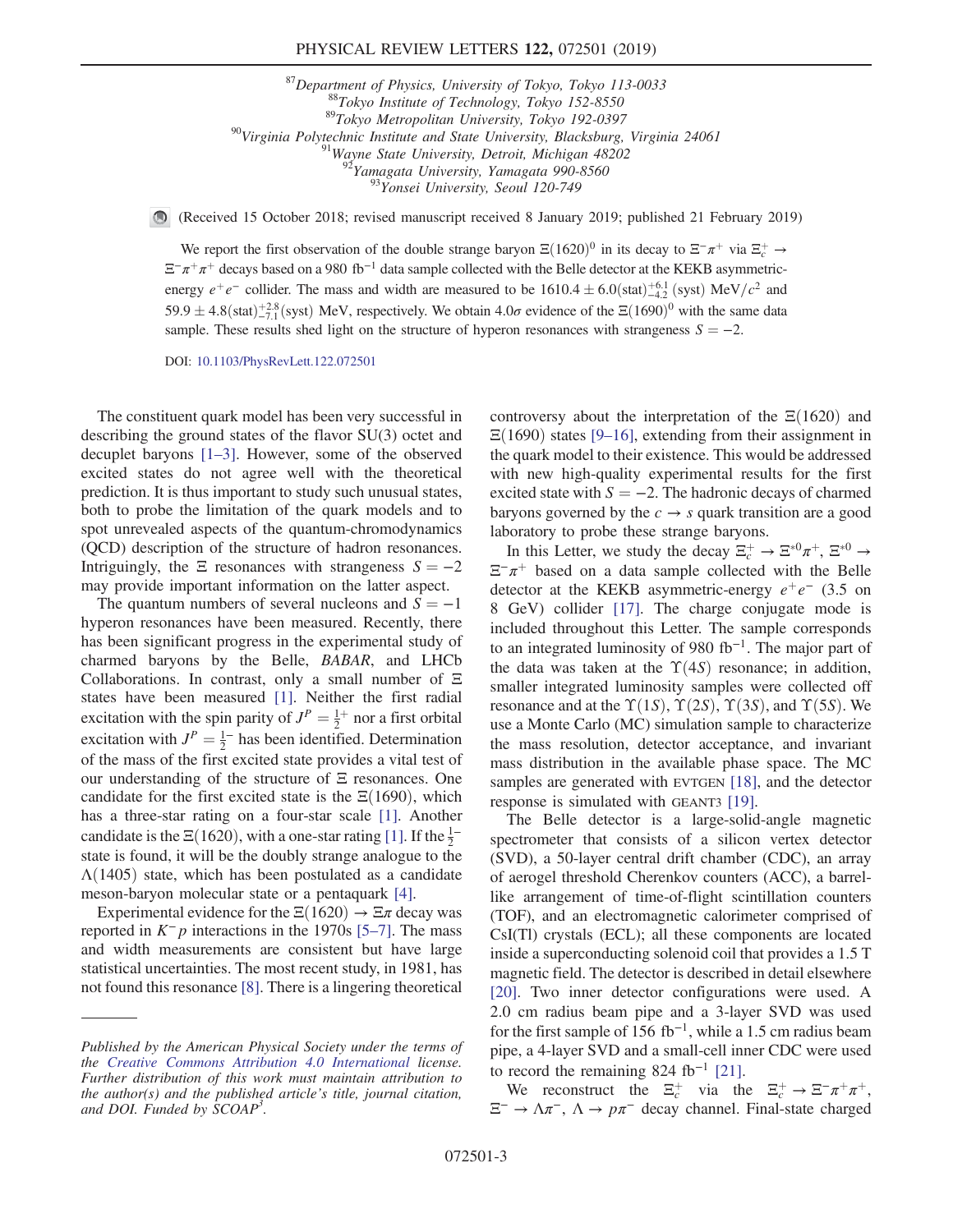particles, p and  $\pi^{\pm}$ , are identified using the information from the tracking (SVD, CDC) and charged-hadron identification (CDC, ACC, TOF) systems combined into likelihood ratios  $\mathcal{L}(i:j) = \mathcal{L}_i/(\mathcal{L}_i+\mathcal{L}_i)$ , where  $i, j \in \{p, K, \pi\}.$ The  $\pi^{\pm}$  particles are selected by requiring  $\mathcal{L}(\pi; K) > 0.6$ ;<br>this has about 90% efficiency. The criteria  $\mathcal{L}(n^*\pi) > 0.6$ this has about 90% efficiency. The criteria  $\mathcal{L}(p:\pi) > 0.6$ and  $\mathcal{L}(p:K) > 0.6$  are required for proton candidates from the Λ. The Λ particles are reconstructed from  $p\pi^-$  pairs with about 98% efficiency. The three-momentum of the  $\Lambda$ is combined with that of a  $\pi^-$  track to reconstruct the helix trajectory of the  $\Xi^-$  candidate; this helix is extrapolated back toward the interaction point. A vertex fit is applied to the  $\Xi^-$  →  $\Lambda \pi^-$  decay and the  $\chi^2$  is required to be less than 50. We retain  $\Xi^-$  candidates whose mass is within combine the  $\Xi^-$  with two  $\pi^+$  candidates, where the pion 3.0 MeV/ $c^2$ ( $\pm$ 3 $\sigma$ ) of the nominal  $\Xi^-$  mass. Then, we where the  $\Xi^-$  with two  $\pi^+$  candidates where the nion with the lower (higher) momentum is labeled  $\pi_L^+$  ( $\pi_H^+$ ). The closest distance between the  $\pi^+$  track and the nominal  $e^+e^$ interaction point must satisfy  $|dz| < 1.3$  cm along the beam direction, and  $|dr| < 0.16(0.13)$  cm in the transverse plane for  $\pi_L^+$  ( $\pi_H^+$ ) for both  $\pi_L^+$  and  $\pi_H^+$ . A vertex fit is applied to the  $\Xi_c^+ \to \Xi^- \pi^+ \pi^+$  decay. The  $\chi^2$  is required to be less than 50. To purify the  $\Xi_c^+$  samples, the scaled momentum  $x_p = p_{\text{c.m.}} / \sqrt{\frac{1}{4}} s - m(\Xi_c^+)^2$  is required to exceed 0.5, where  $p_{\text{c.m.}}$  is the momentum of  $\Xi_c^+$  in the  $e^+e^-$  centerof-mass system, s is the squared total center-of-mass energy, and  $m(\Xi_c^+)$  is the  $\Xi_c^+$  nominal mass. We retain  $\Xi_c^+$  candidates that satisfy  $|M(\Xi^-\pi^+\pi^+) - m(\Xi^+)| <$  $\Xi_c^+$  candidates that satisfy  $|M(\Xi^-\pi^+\pi^+) - m(\Xi_c^+)| <$  12.7 MeV/c<sup>2</sup>. The region 30.0 MeV/c<sup>2</sup> <  $|M(\Xi^-\pi^+\pi^+)-$ 12.7 MeV/c<sup>2</sup>. The region 30.0 MeV/c<sup>2</sup> <  $|M(\Xi^-\pi^+\pi^+)$  $m(\Xi_c^+)| < 55.4 \text{ MeV}/c^2$  defines the sideband for estimation of the combinatorial background tion of the combinatorial background.

The  $M(\Xi^-\pi_L^+)$  and  $M(\Xi^-\pi_H^+)$  distributions of the final<br>mple are shown in Fig. 1(a) Peaks corresponding to sample are shown in Fig. [1\(a\)](#page-3-0). Peaks corresponding to  $\Xi(1530)^0$ ,  $\Xi(1620)^0$ , and  $\Xi(1690)^0$  are observed in the  $M(\Xi^-\pi^+_{\perp})$  distribution. A reflection due to  $\Xi(1530)^0$  decays<br>is seen around 2.2 GeV/ $c^2$  in  $M(\Xi^-\pi^+)$ . The hatched is seen around 2.2 GeV/ $c^2$  in  $M(\Xi^-\pi_H^+)$ . The hatched<br>histograms are the distributions of the  $\Xi^+$  sideband events histograms are the distributions of the  $\Xi_c^+$  sideband events, where only the  $\Xi(1530)^0$  is observed. The Dalitz plot of

<span id="page-3-0"></span>

FIG. 1. (a) The  $\Xi^- \pi_L^+$  (solid) and  $\Xi^- \pi_H^+$  (dashed) invariant mass distributions in the  $\Xi_c^+$  signal region, as well as the corresponding distributions (hatched) in the  $\Xi_c^+$  sideband region. (b) The Dalitz distribution for  $\Xi_c^+ \to \Xi^- \pi_H^+ \pi_L^+$ .

 $M^2(\Xi^-\pi_L^+)$  vs  $M^2(\Xi^-\pi_H^+)$  is shown in Fig. [1\(b\).](#page-3-0) The cluster<br>of events due to the  $\Xi(1530)^0$  is seen. The region of events due to the  $\Xi(1530)^0$  is seen. The region 4.3–5.3  $\left(\frac{GeV}{c^2}\right)^2$  in  $M^2\left(\frac{E}{c}\right)$  contains the  $\Xi(1620)^0$ <br>and  $\Xi(1690)^0$  signals. There are currently no known and  $\Xi(1690)^0$  signals. There are currently no known particles with a mass in the range of 2.1–2.3 GeV/ $c^2$  that would decay into  $\Xi \pi$ . Such massive particles would decay predominantly into a three-particle final state such as  $\Xi \pi \pi$ . The peaks around 1.60 and 1.69 GeV/ $c^2$  in  $M(\Xi^-\pi_L^+)$  are<br>interpreted as the  $\Xi(1620)^0$  and  $\Xi(1690)^0$  resonances. We interpreted as the  $\Xi(1620)^{0}$  and  $\Xi(1690)^{0}$  resonances. We see an unknown structure in the range 1.8–2.1 GeV/ $c^2$  in  $M(\Xi^-\pi^+)$ . These events are expected to be due to resonances such as  $\Xi(1820)^0$ ,  $\Xi(1950)^0$ , and  $\Xi(2030)^0$ .

The correction of the event-reconstruction efficiency is applied to the mass spectrum. To calculate this efficiency, we generate MC events for the nonresonant three-body decay  $\Xi_c^+ \to \Xi^- \pi^+ \pi^+$  with a uniform distribution in phase space. The efficiency is the number of events surviving the selections divided by the total number of generated events, and is measured as a function of  $M(\Xi^-\pi_L^+)$ ; the resulting efficiency is from 0.082 to 0.097 and shows a resulting efficiency is from 0.082 to 0.097 and shows a nearly flat distribution in  $M(\Xi^-\pi_L^+)$ . The mass distribution<br>is divided by this efficiency and is normalized by the total is divided by this efficiency and is normalized by the total number of events.

We perform a binned maximum-likelihood fit to the efficiency-corrected  $M(\Xi^-\pi_L^+)$  distribution. The fit is<br>annelied for the data samples in the signal region and the applied for the data samples in the signal region and the sideband region simultaneously. The fitting range is restricted to  $(1.46, 1.76)$  GeV/ $c<sup>2</sup>$  to avoid inclusion of the unknown structure between 1.8 and 2.1 GeV/ $c^2$ . The fitting function for the mass spectrum in the signal region includes resonances due to the  $\Xi(1530)^0$ ,  $\Xi(1620)^0$ , and  $\Xi(1690)^0$ , a nonresonant contribution, and the combinatorial background. The fitting function for the mass spectrum in the sideband region includes the  $\Xi(1530)^0$ signal and the combinatorial background. The shape of the fitting function for the combinatorial backgrounds is common for the mass spectra in the signal region and the sideband region, and is made by a function with a threshold:  $u^a \exp(u b) + c u$ , where  $u = 1 - [(2 - M)/(2 - d)]^2$ and  $M = M(\Xi^-\pi^+_{L}); a, b, c$ , and d are free parameters. We assume an S-wave nonresonant contribution, and generate assume an S-wave nonresonant contribution, and generate the distribution from the MC simulation of  $\Xi_c^+ \to \Xi^- \pi^+ \pi^+$ decays with a uniform distribution in phase space. The  $\Xi(1620)^{0}$  signal is modeled with the S-wave relativistic Breit-Wigner function. The  $\Xi(1530)^{0}$  and  $\Xi(1690)^{0}$  signals are modeled with P- and S-wave relativistic Breit-Wigner functions convolved with a fixed Gaussian resolution function of width 1.38 and 2.04 MeV/ $c^2$ , respectively, as determined from the MC simulation. The width and mass of  $\Xi(1530)^{0}$  and  $\Xi(1620)^{0}$  particles are floated in the fit. The mass and width of the  $\Xi(1690)^{0}$  are fixed in the fit to the values  $(1686 \text{ MeV}/c^2 \text{ and } 10 \text{ MeV}, \text{ respectively})$ measured by the WA89 Collaboration [\[22\]](#page-6-4). The interference between the  $\Xi(1620)^0$  and the S-wave nonresonant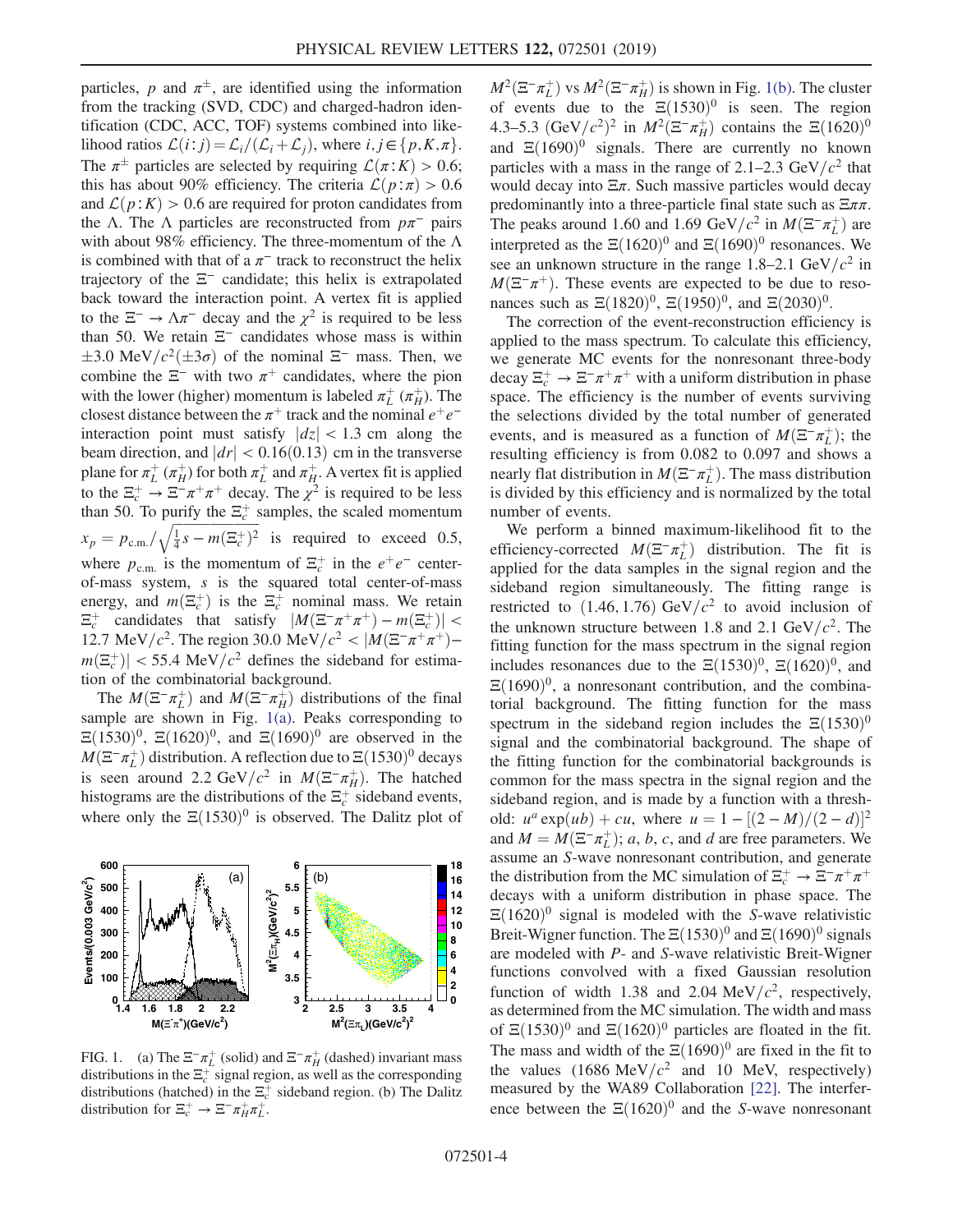<span id="page-4-0"></span>

FIG. 2. (a) The  $\Xi^{-} \pi^{+}$  invariant mass spectrum in the signal region (points with error bars), together with the fit result (solid blue curve) including the following components:  $\Xi(1530)^0$  signal (dashed red curve),  $\Xi(1690)^0$  signal (dot-dashed pink curve),  $\Xi(1620)^{0}$  signal and nonresonant contribution (dot-dashed black curve), the combinatorial backgrounds (dotted black curve). The bottom plots show the normalized residuals (pulls) of the fits. (b) The  $\Xi^{-}\pi^{+}_{L}$  invariant mass spectrum in the sideband region (points with error bars), together with the fit result (solid blue curve) including the following components:  $\Xi(1530)^0$  signal (dashed red curve), and the combinatorial backgrounds (dotted black curve).

process is taken into account, and these are coherently added. We check the interference of the  $\Xi(1690)^{0}$  to the Swave nonresonant process and the  $\Xi(1620)^{0}$  by applying the fit with the interference term, and it is negligible. Figure [2\(a\)](#page-4-0) and [2\(b\)](#page-4-0) show the  $\Xi^-\pi^+$  mass spectrum in the signal region and the sideband region with the fitting result, respectively. The  $\chi^2$ /ndf (where ndf is the number of degrees of freedom) is 66/86. For the  $\Xi(1620)^{0}$  and the  $\Xi(1690)^0$  resonance, fits are repeated by fixing each yield to zero; the resulting difference in log-likelihood with respect to the nominal fit and the change of the number of degrees of freedom are used to obtain the statistical significance. Taking the systematic uncertainties mentioned later into account, the signal significance of the  $\Xi(1620)^{0}$ is obtained to be  $25\sigma$ . The statistical significance of the  $\Xi(1690)^0$  is 4.5 $\sigma$ . When the *P*-wave-only relativistic Breit-Wigner function with fixed mass and width is used as the fitting function, the significance is  $4.0\sigma$ . When the Swave-only relativistic Breit-Wigner function with the floated mass and width is used, the significance is  $4.6\sigma$ . We take the minimum value of  $4.0\sigma$  as the significance including the systematic uncertainty. The measured mass and width of  $\Xi(1530)^0$  are  $1533.4 \pm 0.4$  MeV/ $c^2$  and  $11.2 + 1.5$  MeV respectively. The measured mass and  $11.2 \pm 1.5$  MeV, respectively. The measured mass and<br>width of  $\Xi(1620)^0$  are  $1610.4 \pm 6.0$  MeV/ $c^2$  and 60.0  $\pm$ width of  $\Xi(1620)^0$  are  $1610.4 \pm 6.0$  MeV/ $c^2$  and  $60.0 \pm 4.8$  MeV respectively. The mass resolution ( $\sigma$ ) at 4.8 MeV, respectively. The mass resolution  $(\sigma)$  at 1600 MeV/ $c^2$  is 1.6 MeV/ $c^2$  as determined from the

<span id="page-4-1"></span>TABLE I. Systematic uncertainties for the mass and the width of  $\Xi(1620)^{0}$ .

| Source                        | Mass (MeV/ $c2$ ) | Width (MeV)      |
|-------------------------------|-------------------|------------------|
| Mass scale                    | $-1.5$            | $-2.7$           |
| Mass shape of $\Xi(1620)$     | $+4.5$            | $+1.8$           |
| Mass shape of $\Xi(1690)$     | $+2.3$            | $+1.7$           |
| Nonresonant contribution      | $-2.3$            | $+0.3/-3.8$      |
| Interference with $\Xi(1690)$ | $+1.3$            | $-5.2$           |
| Bin size                      | $\pm 3.1$         | $\pm 1.3$        |
| Total                         | $+6.1$<br>$-4.2$  | $+2.8$<br>$-7.1$ |

MC simulation. The width of the  $\Xi(1620)^0$  is 59.9 MeV after incorporating this mass resolution.

We itemize the systematic uncertainties on the mass and width of the  $\Xi(1620)^0$  resonance in Table [I.](#page-4-1) The mass scale and width is checked by comparing the reconstructed mass of the  $\Xi(1530)^0$  in the  $\Xi^-\pi^+$  channel with the nominal mass. The differences of the mass and width are  $-1.5$  MeV/ $c^2$  and  $-2.7$  MeV, respectively. We then generate and simulate  $\Xi_c^+ \to \Xi^* \pi^+$ ,  $\Xi^* \to \Xi^- \pi^+$  events and analyze them by the same program as for the real data; the mass scale is checked by comparing the reconstructed mass of  $\Xi^*$  with the generated mass. Here, the difference of the mass is  $-0.2 \text{ MeV}/c^2$  and the difference of the width is less than the statistical error. The systematic uncertainties due to the mass shapes of the  $\Xi(1620)^{0}$  and  $\Xi(1690)^{0}$  are obtained by the fitting their masses and widths after switching each to the P-wave relativistic Breit-Wigner function instead of the nominally used S-wave form. Deviation from pure phase space for the nonresonant contribution is possible, and we estimate this systematic uncertainty by multiplying the nominal phase-space distribution with a third-order polynomial passing the kinematical lower bound of  $M(\Xi^-\pi^+)$  and refitting. The systematic uncertainty from possible interference between the  $\Xi(1690)^{0}$  and the nonresonant component is estimated by comparing the fit results with and without interference applied. The nominal bin width of the mass spectrum is  $3.0 \text{ MeV}/c^2$ . We determine its systematic uncertainty by changing the bin size from 2.5 to 3.5 MeV/ $c^2$  and refitting.

All of the above sources are uncorrelated, so the total systematic uncertainties are calculated by summing them in quadrature.

We refit the data using a function that excludes the interference between  $\Xi(1620)^{0}$  and the S-wave nonresonant process. The  $\chi^2$ /ndf is 80/87, which is worse than the nominal fit result  $(66/86)$ . The refitted mass and width of the  $\Xi(1620)^0$  are  $1601.2 \pm 1.5 \,\text{MeV}/c^2$  and  $63.6 \pm 8.7 \,\text{MeV}$ ,<br>respectively respectively.

For the first time, the  $\Xi(1620)^{0}$  particle is observed in its decay to  $\Xi^-\pi^+$  via  $\Xi_c^+\to \Xi^-\pi^+\pi^+$  decays. The number of  $\Xi(1620)^{0}$  events is 2 orders of magnitude larger than that in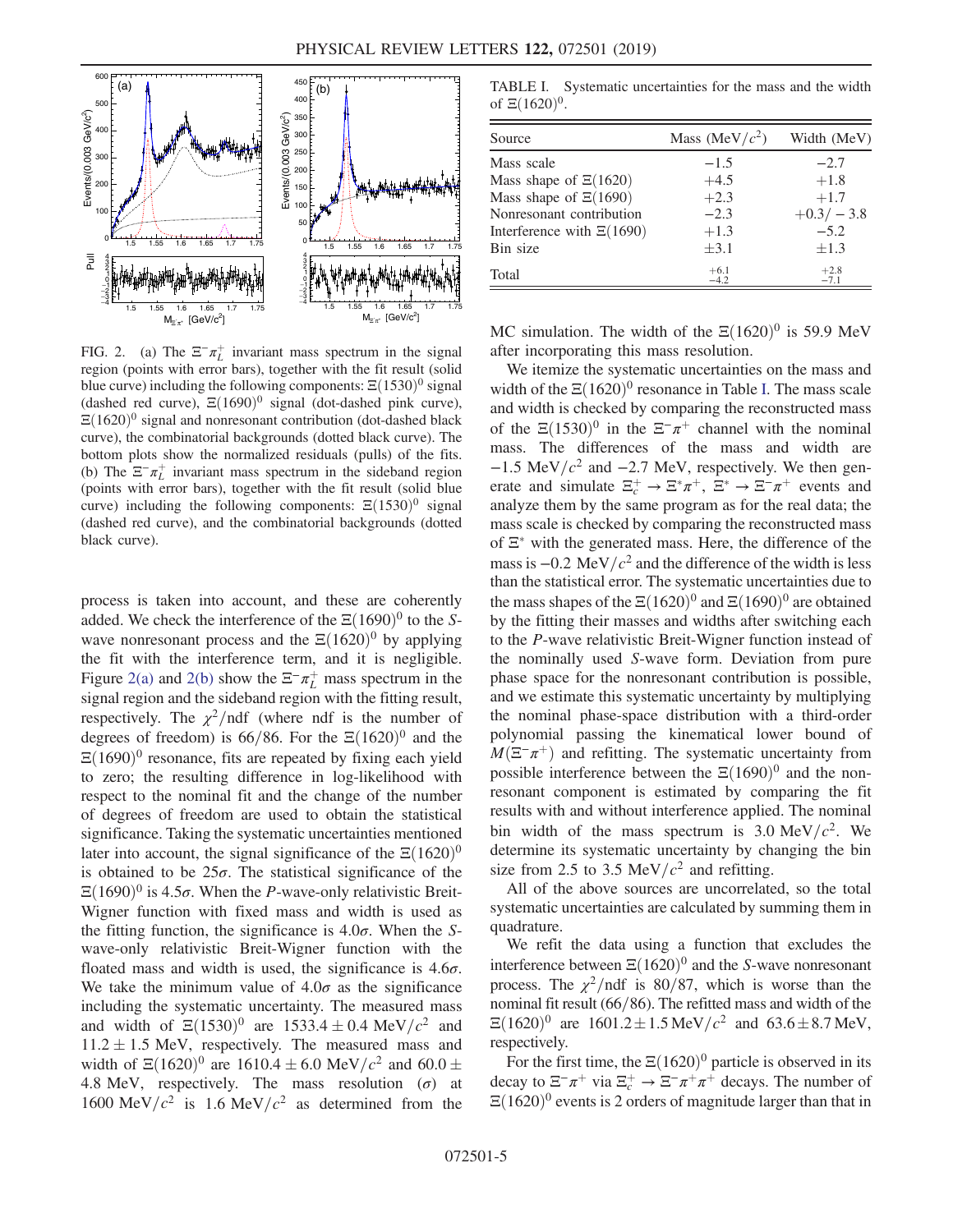previous experiments. The measured mass and width of the  $\Xi(1620)^0$  are consistent with the results of previous measurements within the large uncertainties of the latter and are much more precise. The width of the  $\Xi(1620)^0$  is somewhat larger than that of the other  $\Xi^*$  particles [\[1\].](#page-5-0)

The constituent quark models have predicted the first excited states of  $\Xi$  around 1800 MeV/ $c^2$  [\[3\];](#page-5-6) therefore, it is difficult to explain the structure of the  $\Xi(1620)^{0}$  and  $\Xi(1690)^0$  in this context. Instead, it implies that these states are candidates of a new class of exotic hadrons. We observe in the low-mass region two states with a mass difference of about 80 MeV/ $c^2$ : the  $\Xi(1620)^0$  is strongly coupled to  $\Xi \pi$  and the  $\Xi (1690)^0$  to  $\Sigma K$ . The situation is similar to the two poles of the  $\Lambda(1405)$  [\[4\]](#page-5-1) and suggests the possibility of two poles in the  $S = -2$  sector. Studying these states may explain the riddle about the  $\Lambda(1405)$ ; consequently, the interplay between the  $S = -1$  and  $S =$ −2 states can help resolve this longstanding problem of hadron physics.

The  $\Xi(1620)^0$  and  $\Xi(1690)^0$  particles are found in the decay of  $\Xi_c^+$  while their signals are not seen in the sideband events of Fig. [1\(a\).](#page-3-0) These results offer a clue for understanding the quark structure of these exotic states. The result indicates that the hadronic decays of charmed baryons via charm-to-strange quark transitions are potentially a promising system for further studies of strange baryons [\[16\].](#page-5-7)

We thank the KEKB group for the excellent operation of the accelerator; the KEK cryogenics group for the efficient operation of the solenoid; and the KEK computer group, and the Pacific Northwest National Laboratory (PNNL) Environmental Molecular Sciences Laboratory (EMSL) computing group for strong computing support; and the National Institute of Informatics, and Science Information NETwork 5 (SINET5) for valuable network support. We acknowledge support from the Ministry of Education, Culture, Sports, Science, and Technology (MEXT) of Japan, the Japan Society for the Promotion of Science (JSPS), and the Tau-Lepton Physics Research Center of Nagoya University; the Australian Research Council including Grants No. DP180102629, No. DP170102389, No. DP170102204, No. DP1501 03061, and No. FT130100303; Austrian Science Fund under Grant No. P 26794-N20; the National Natural Science Foundation of China under Contracts No. 11435013, No. 11475187, No. 11521505, No. 11575017, No. 11675166, No. 11705209; Key Research Program of Frontier Sciences, Chinese Academy of Sciences (CAS), Grant No. QYZDJ-SSW-SLH011; the CAS Center for Excellence in Particle Physics (CCEPP); the Shanghai Pujiang Program under Grant No. 18PJ1401000; the Ministry of Education, Youth and Sports of the Czech Republic under Contract No. LTT17020; the Carl Zeiss Foundation, the Deutsche

Forschungsgemeinschaft, the Excellence Cluster Universe, and the VolkswagenStiftung; the Department of Science and Technology of India; the Istituto Nazionale di Fisica Nucleare of Italy; National Research Foundation (NRF) of Korea Grants No. 2015H1A2A1033649, No. 2016R1D1A1B01010135, No. 2016K1A3A7 A09005 603, No. 2016R1D1A1B02012900, No. 2018R1A2B3003 643, No. 2018R1A6A1 A06024970, and No. 2018R1D1 A1B07047294; Radiation Science Research Institute, Foreign Large-size Research Facility Application Supporting project, the Global Science Experimental Data Hub Center of the Korea Institute of Science and Technology Information and KREONET/GLORIAD; the Polish Ministry of Science and Higher Education and the National Science Center; the Grant of the Russian Federation Government, Agreement No. 14.W03.31.0026; the Slovenian Research Agency; Ikerbasque, Basque Foundation for Science, Basque Government (No. IT956-16) and Ministry of Economy and Competitiveness (MINECO) (Juan de la Cierva), Spain; the Swiss National Science Foundation; the Ministry of Education and the Ministry of Science and Technology of Taiwan; and the United States Department of Energy and the National Science Foundation.

- <span id="page-5-0"></span>[1] M. Tanabashi et al. (Particle Data Group), [Phys. Rev. D](https://doi.org/10.1103/PhysRevD.98.030001) 98, [030001 \(2018\).](https://doi.org/10.1103/PhysRevD.98.030001)
- <span id="page-5-6"></span>[2] K. T. Chao, N. Isgur, and G. Karl, [Phys. Rev. D](https://doi.org/10.1103/PhysRevD.23.155) 23, 155 [\(1981\).](https://doi.org/10.1103/PhysRevD.23.155)
- <span id="page-5-2"></span><span id="page-5-1"></span>[3] S. Capstick and N. Isgur, Phys. Rev. D 34[, 2809 \(1986\)](https://doi.org/10.1103/PhysRevD.34.2809).
- [4] T. Hyodo and D. Jido, [Prog. Part. Nucl. Phys.](https://doi.org/10.1016/j.ppnp.2011.07.002) **67**, 55 (2012).
- [5] E. Briefel et al., Phys. Rev. D 16[, 2706 \(1977\)](https://doi.org/10.1103/PhysRevD.16.2706).
- [6] A. de Bellefon, A. Berthon, P. Billoir, J. M. Brunet, G. Tristram, J. Vrana, B. Baccari, G. Poulard, D. Revel, and B. Tallini, [Nuovo Cimento](https://doi.org/10.1007/BF02729820) 28, 289 (1975).
- <span id="page-5-3"></span>[7] R. T. Ross, T. Buran, J. L. Lloyd, J. H. Mulvey, and D. Radojicic, Phys. Lett. 38B[, 177 \(1972\).](https://doi.org/10.1016/0370-2693(72)90043-3)
- <span id="page-5-4"></span>[8] J. K. Hassall, R. E. Ansorge, J. R. Carter, W. W. Neale, J. G. Rushbrooke, D. R. Ward, B. Y. Oh, M. Pratap, G. A. Smith, and J. Whitmore, Nucl. Phys. B189[, 397 \(1981\)](https://doi.org/10.1016/0550-3213(81)90572-1).
- [9] U. Loring, B. Ch. Metsch, and H. R. Petry, [Eur. Phys. J. A](https://doi.org/10.1007/s100500170106) 10[, 447 \(2001\).](https://doi.org/10.1007/s100500170106)
- [10] A. Ramos, E. Oset, and C. Bennhold, [Phys. Rev. Lett.](https://doi.org/10.1103/PhysRevLett.89.252001) 89, [252001 \(2002\).](https://doi.org/10.1103/PhysRevLett.89.252001)
- [11] C. Garcia-Recio, M. F. M. Lutz, and J. Nieves, [Phys. Lett. B](https://doi.org/10.1016/j.physletb.2003.11.073) 582[, 49 \(2004\).](https://doi.org/10.1016/j.physletb.2003.11.073)
- [12] Y. Oh, Phys. Rev. D **75**[, 074002 \(2007\)](https://doi.org/10.1103/PhysRevD.75.074002).
- [13] M. Pervin and W. Roberts, *Phys. Rev. C* 77[, 025202 \(2008\).](https://doi.org/10.1103/PhysRevC.77.025202)
- [14] L. Y. Xiao and X. H. Zhong, [Phys. Rev. D](https://doi.org/10.1103/PhysRevD.87.094002) 87, 094002 [\(2013\).](https://doi.org/10.1103/PhysRevD.87.094002)
- <span id="page-5-7"></span>[15] R. N. Faustov and V. O. Galkin, *[Phys. Rev. D](https://doi.org/10.1103/PhysRevD.92.054005)* 92, 054005 [\(2015\).](https://doi.org/10.1103/PhysRevD.92.054005)
- <span id="page-5-5"></span>[16] K. Miyahara, T. Hyodo, M. Oka, J. Nieves, and E. Oset, Phys. Rev. C 95[, 035212 \(2017\).](https://doi.org/10.1103/PhysRevC.95.035212)
- [17] S. Kurokawa and E. Kikutani, [Nucl. Instrum. Methods](https://doi.org/10.1016/S0168-9002(02)01771-0) [Phys. Res., Sect. A](https://doi.org/10.1016/S0168-9002(02)01771-0) 499, 1 (2003) and other papers included